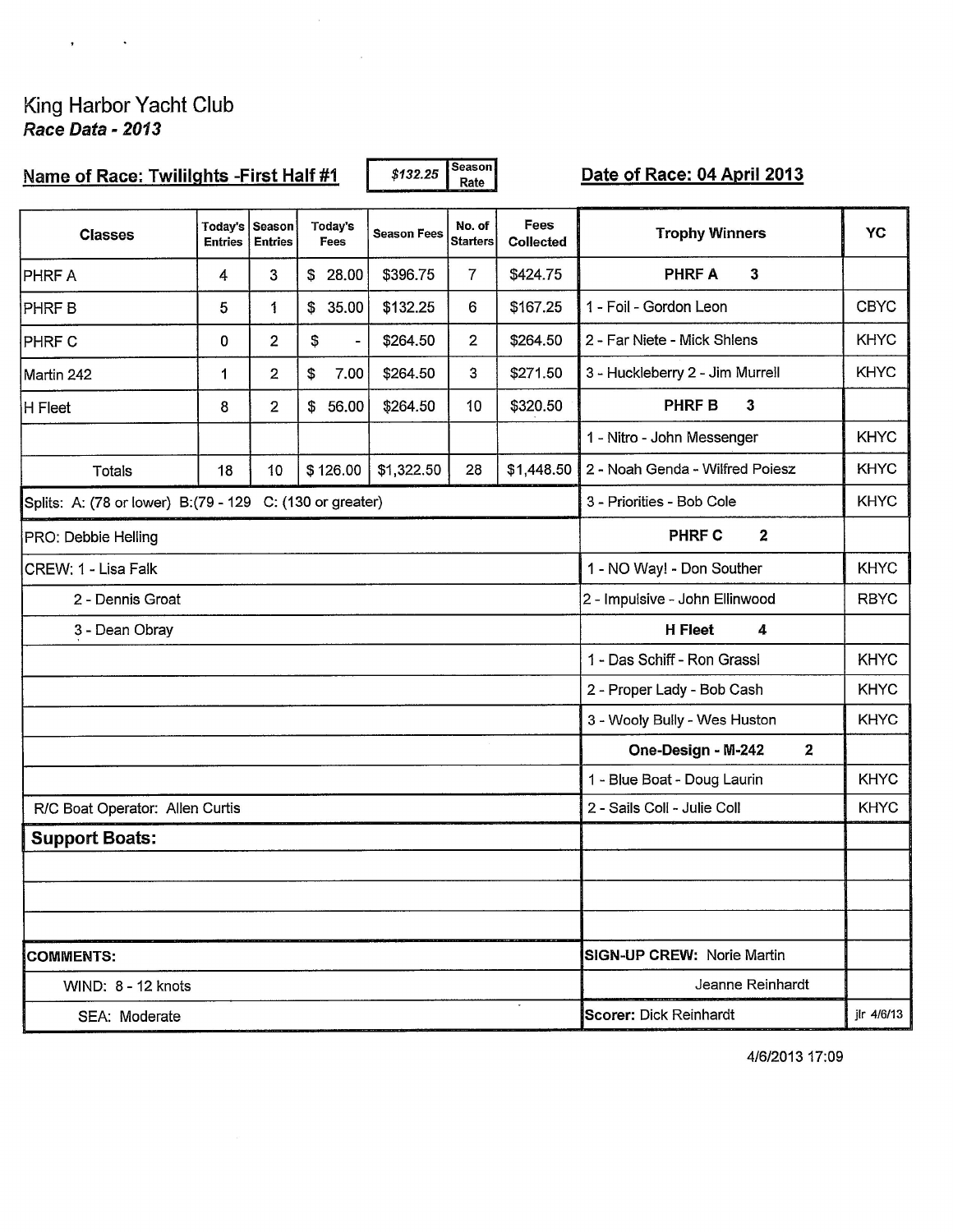## **2013 KHYC TWILIGHTS # 1**

#### **KING HARBOR YACHT CLUB**

Race Date: 4 Apr 2013

Wind Speed: 8-12kn

### PRO: Flag Officers

|               | Div<br><b>Rank</b> | Sail No.                           | <b>Boat Name</b>                   | Owner / Skipper                                           | Rating         | Finish<br><b>Time</b> | <b>Elapsed</b><br><b>Time</b> | Corrected<br><b>Time</b> | <b>Boat Type</b> | Club        |
|---------------|--------------------|------------------------------------|------------------------------------|-----------------------------------------------------------|----------------|-----------------------|-------------------------------|--------------------------|------------------|-------------|
| PHRF-A        |                    |                                    | Time on Time / Start Time 18:25:00 |                                                           |                |                       |                               |                          |                  |             |
|               |                    | 50060                              | Foil                               | Gordon Leon                                               | $\overline{0}$ | 19:15:19              | 00:50:19                      | 00:59:28                 | Farr 40          | <b>CBYC</b> |
|               | $\overline{2}$     | 37                                 | Far Niete                          | Mick Shlens                                               | $\overline{0}$ | 19:15:27              | 00:50:27                      | 00:59:37                 | Far40-2          | <b>KHYC</b> |
|               | 3                  | 15                                 | Huckleberry 2                      | Jim Murrell                                               | 54             | 19:20:40              | 00:55:40                      | 00:59:54                 | Farr 30          | <b>KHYC</b> |
|               | 4                  | 4417                               | Distraxion                         | Jeffery Coyle                                             | 36             | 19:19:01              | 00:54:01                      | 00:59:55                 | Xp44             | <b>KHYC</b> |
|               | 5                  | 888                                | White Knight                       | Zoltan Katinsky                                           | $\overline{0}$ | 19:16:01              | 00:51:01                      | 01:00:18                 | Farr 40          | <b>CBYC</b> |
|               | 6                  | 35008                              | Deja Vu                            | Tom Payne                                                 | 42             | 19:21:15              | 00:56:15                      | 01:01:46                 | D35              | <b>RBYC</b> |
| <b>PHRF-B</b> |                    |                                    | Time on Time / Start Time 18:30:00 |                                                           |                |                       |                               |                          |                  |             |
|               |                    | 97626                              | Nitro                              | John Messenger                                            | 84             | 19:01:00              | 00:31:00                      | 00:31:47                 | J 33             | <b>KHYC</b> |
|               | $\overline{2}$     | 46879                              | Noah Genda                         | Wilfred Poiesz                                            | 81             | 19:02:16              | 00:32:16                      | 00:33:14                 | Bravia 29        | <b>KHYC</b> |
|               | 3                  | 87309                              | Priorities                         | Bob Cole                                                  | 99             | 19:03:35              | 00:33:35                      | 00:33:38                 | Olson 30         | <b>KHYC</b> |
|               | 4                  | 46575                              | Calais                             | Jerry Hunter                                              | 81             | 19:02:53              | 00:32:53                      | 00:33:52                 | Dencho 33        | <b>KHYC</b> |
|               | 5                  | 56136                              | Bella Vita                         | Mary Burke                                                | 81             | 19:03:01              | 00:33:01                      | 00:34:01                 | Beneteau 36-7    | <b>KHYC</b> |
|               | 6                  | 149                                | Plane Crazy                        | Larry Scarbrough                                          | 111            | 19:05:04              | 00:35:04                      | 00:34:29                 | Viper 640        | <b>KHYC</b> |
|               | 7                  | 87027                              | <b>Flying Dutchman</b>             | Rudy Van K./ Jason Herring                                | 93             | 19:04:43              | 00:34:43                      | 00:35:06                 | Hobie 33         | <b>KHYC</b> |
| PHRF-C        |                    | Time on Time / Start Time 18:30:00 |                                    |                                                           |                |                       |                               |                          |                  |             |
|               |                    | 28124                              | No Way!                            | Don Soouther                                              | 138            | 19:05:50              | 00:35:50                      | 00:33:51                 | $B-25$           | <b>KHYC</b> |
|               | $\overline{2}$     | 33815                              | Impulsive                          | John Ellinwood                                            | 153            | 19:10:53              | 00:40:53                      | 00:37:48                 | Impulse 26       | <b>RBYC</b> |
| H-Fleet       |                    |                                    |                                    | PHRF Time on Distance / Start Time 18:10:00 / Dist.2.90 n |                |                       |                               |                          |                  |             |
|               |                    | N <sub>28</sub>                    | Das Schiff                         | Ron Grassl                                                | 110            | 18:45:25              | 00:35:25                      | 00:30:06                 | Newport 28       | <b>KHYC</b> |
|               |                    |                                    |                                    |                                                           |                |                       |                               |                          |                  |             |